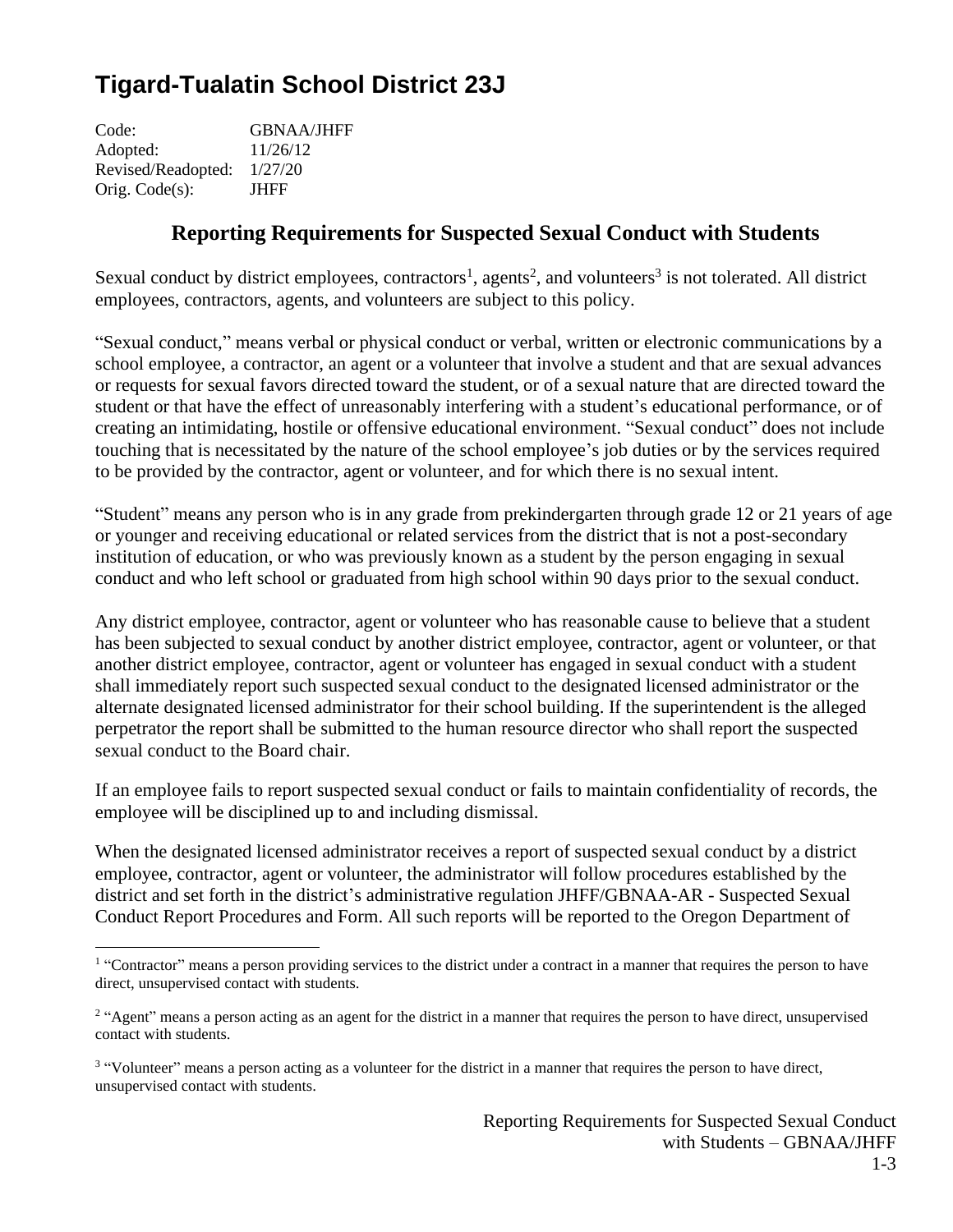Education (ODE) or Teacher Standards and Practices Commission (TSPC) as appropriate, for investigation. The agency receiving a report will complete an investigation regardless of any changes in the relationship or duties of the person who is the alleged perpetrator.

When there is reasonable cause to support the report, a district employee suspected of sexual conduct shall be placed on paid administrative leave pending an investigation and the district will take necessary actions to ensure the student's safety.

When there is reasonable cause to support the report, a district contractor, agent or volunteer suspected of sexual conduct shall be removed from providing services to the district and the district will take necessary actions to ensure the student's safety.

The district will post in each school building the names and contact information of the employees designated for the school building to receive reports of suspected sexual conduct and the procedures the designee will follow upon receipt of the report.

The district will notify, as allowed by state and federal law, the person who was subjected to the suspected sexual conduct about any actions taken by the district as a result of the report.

A district employee, contractor or agent will not assist another district employee, contractor or agent in obtaining a new job if the individual knows, or has reasonable cause to believe the district employee, contractor or agent engaged in sexual conduct. Nothing in this policy prevents the district from disclosing information required by law or providing the routine transmission of administrative and personnel files pursuant to law.

The initiation of a report in good faith about suspected sexual conduct may not adversely affect any terms or conditions of employment or the work environment of the person who initiated the report or who may have been subject to sexual conduct. If a student initiates a report of suspected sexual conduct by a district employee, contractor, agent or volunteer in good faith, the student will not be disciplined by the district or any district employee, contractor, agent or volunteer.

The district will provide to employees at the time of hire, or to a contractor, agent or volunteer at the time of beginning service for the district, the following:

- 1. A description of conduct that may constitute sexual conduct;
- 2. A description of the investigatory process and possible consequences if a report of suspected sexual conduct is substantiated; and
- 3. A description of the prohibitions imposed on district employees, contractors and agents when they attempt to obtain a new job, pursuant to ORS 339.378(2).

All district employees are subject to Board policy GCAB - Personal Electronic Devices and Social Media - Staff regarding appropriate electronic communications with students.

Any electronic communications with students by a contractor, agent or volunteer for the district will be appropriate and only when directed by district administration. When communicating with students electronically regarding school-related matters, contractors, agents or volunteers shall use district e-mail using mailing lists and/or other internet messaging to a group of students rather than individual students or

> Reporting Requirements for Suspected Sexual Conduct with Students – GBNAA/JHFF